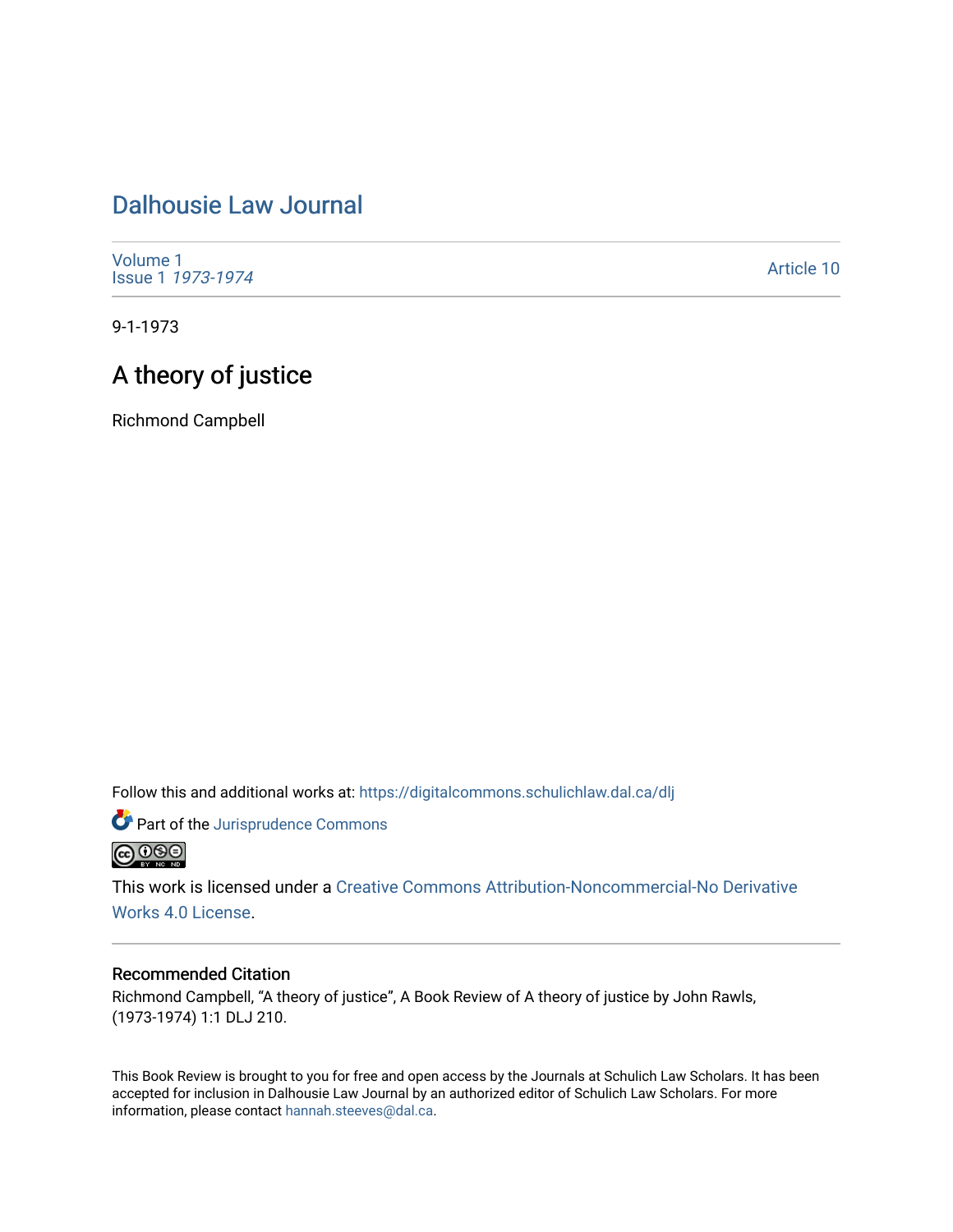## **Reviews**

*A THEORY OF JUSTICE.* By John Rawls. Cambridge, Mass.: Belknap Press, 1971. Pp. xv, 607.

In *A Theory of Justice* John Rawls constructs a comprehensive social contract theory of justice to stand as a substantive alternative to utilitarianism. This work combines and develops the ideas of earlier essays, such as "Justice as Fairness" (1958), "The Sense of Justice" (1963), "Constitutional Liberty" (1963) and "Civil Disobedience" (1966), into a systematic moral and political philosophy of astonishing power and subtlety. I shall sketch its main principles, their derivation and justification, and then raise some questions about the supposed opposition between the standards of justice and utility.\*

**I**

The guiding idea is that the principles of justice governing the institutions and social arrangements of society should be "principles that free and rational persons concerned to further their own interests would accept in an initial position of equality as defining the fundamental terms of their association" (1 1). Rawls calls this *justice as fairness.* The original position of equality is a hypothetical situation, not the state of nature in traditional theory of social contract. To guarantee equality in this situation, the principles are chosen behind a veil of ignorance: no one knows his place in society or his natural assets, such as intelligence or health; nor does anyone know his own conception of the good or his special psychological propensities. The parties to the agreement understand, however, that whatever their various conceptions of the good, each will be better able to realise his ends and ideals the greater his share of the social primary goods, such as income and wealth, power and authority. They understand also that they will live together in circumstances that will make human cooperation both

<sup>\*</sup>Parenthetical page references are to the text.

tThis a conceptual point which **I** argue in "The Pursuit of Happiness" (forthcoming in *The Personalist).*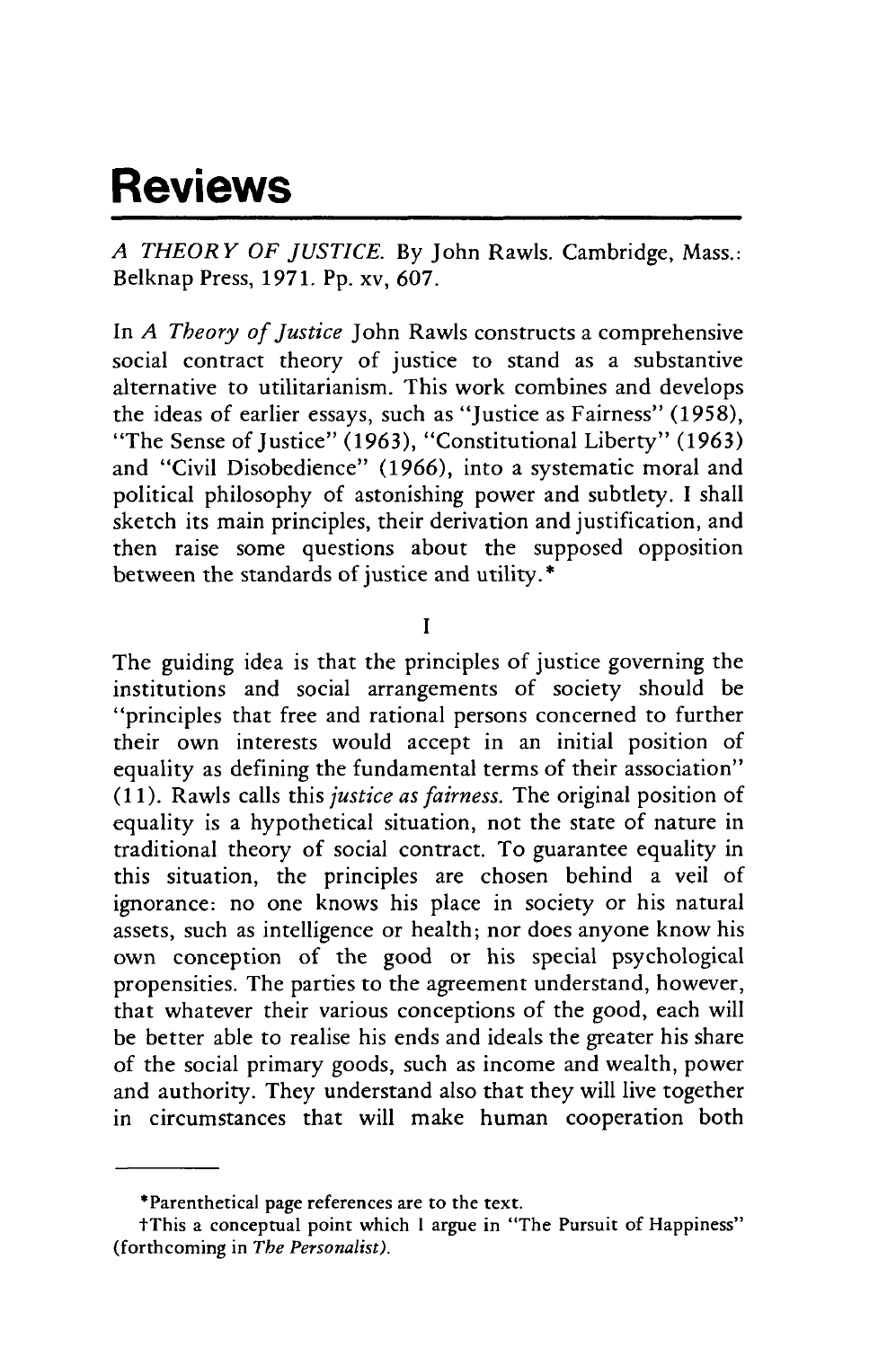possible and necessary. Rawls calls the latter the circumstances of justice. Finally, they accept certain formal constraints: the principles chosen must be formulated without reference to particular individuals, designed to hold for everyone (not merely restricted classes of individuals), adopted on the assumption that everyone knows that everyone accepts the principles, recognized as capable of ordering (with transitivity) all conflicting claims likely to arise in practice, and understood to take precedence over all other principles in practical reasoning. Being rational (in a morally neutral sense familiar in social theory) and aware of the circumstances of justice, the parties in the original position can agree only to principles that define a cooperative scheme that best serves to maximize their individual shares of the primary goods. Yet subject to the veil of ignorance and the formal constraints, they can agree only to principles that respect the interests of everyone and give no person an unfair advantage in pursuing his own ends.

It is assumed that the original parties know the general facts about human society. For example, they understand (within limits) the principles of economic theory, the laws of human psychology, and the basis of social organization. Even so, not knowing the likelihoods of the sets of circumstances in which they might find themselves, they cannot base their choice of principles on the mathematical expectation of gain in primary goods. Furthermore, in the original position it is not rational for anyone to gamble on a principle for the sake of a special advantage, since the potential losses are great. For these reasons Rawls argues that a conservative strategy of decision would be adopted in the choice of principles to minimize potential losses (on analogy with the "maximin" rule of game theory). The two chief principles of justice thus selected are: First Principle (of Equal Liberty)  $-$  Each person is to have an equal right to the most extensive basic liberty compatible with a like liberty for others. Second Principle  $-$  Social and economic inequalities are to be arranged so that they are both (a) to the greatest benefit of the least advantaged and (b) attached to offices and positions open to all under conditions of fair equality of opportunity. Part (a) is called the Difference Principle and (b) the Principle of Fair Equality of Opportunity.

Much is packed into these principles. Among the basic liberties are the right to vote and to be eligible for public office,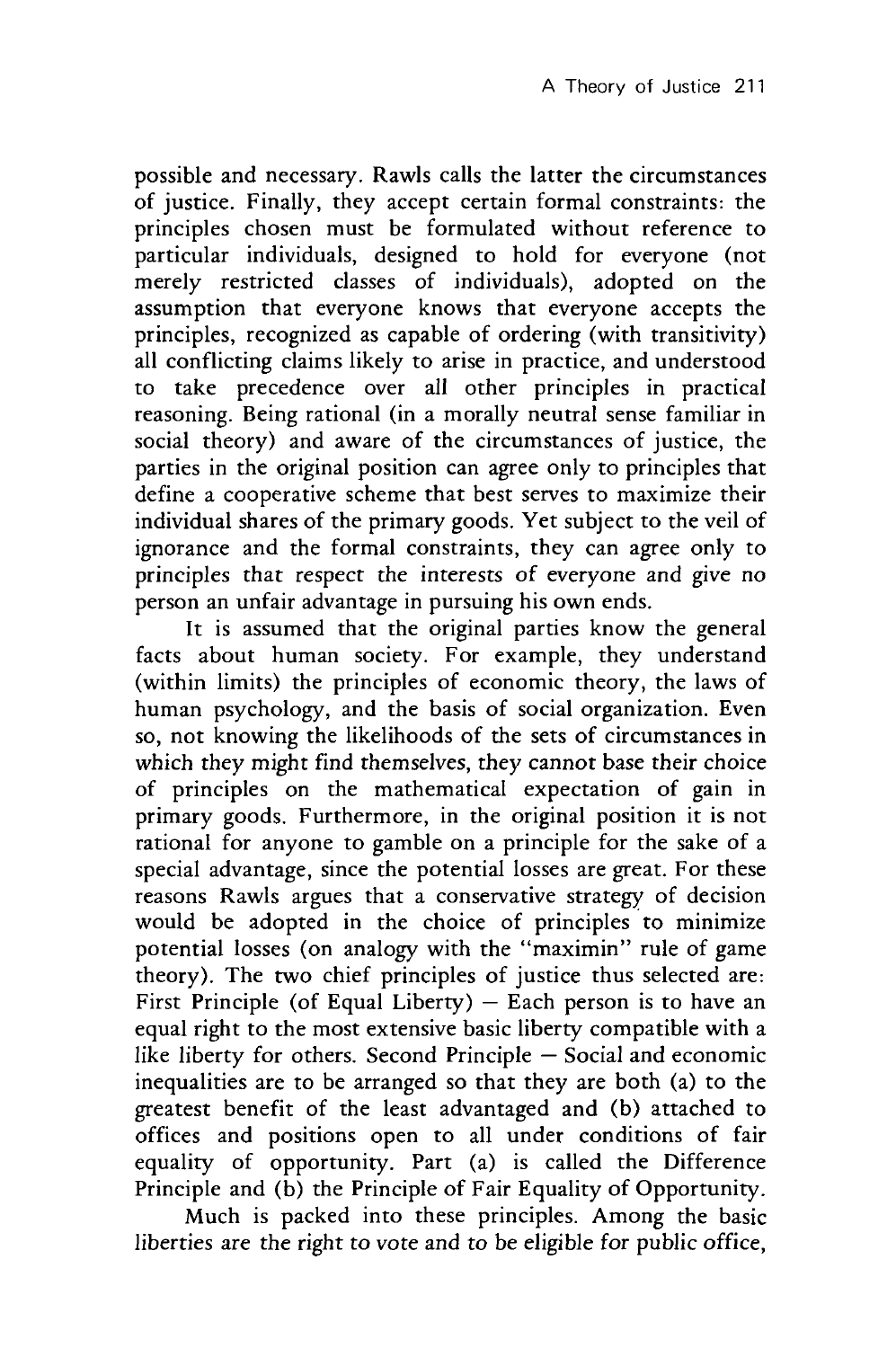freedom of speech and assembly, liberty of conscience and freedom of thought, freedom of the person, and the right to hold property. The Equal Liberty Principle allows these liberties to be restricted in certain cases provided that a less extensive liberty strengthens the total system of shared liberty or a less than equal liberty is acceptable to those with lesser liberty. This principle is "lexically" prior to the second in the sense that it must be satisfied before the other is applied. Hence, lesser liberties cannot be traded for greater social and economic benefits. Once the Equal Liberty Principle is satisfied, the Second Principle allows inequalities, measured by the distribution of primary goods other than liberties, provided that (a) a representative person from the least advantaged sector of society is better off than he would be if these inequalities did not exist and provided that (b) offices and positions are open to all in more than a merely formal sense. Within this principle part (b) is lexically prior to (a). Fair equality of opportunity requires that everyone should have a fair chance to attain offices and positions irrespective of the income class into which they are born. This requires, in turn, equal opportunities of education and other favourable social conditions on which depend the development of natural capacities and even the willingness to make an effort (74). Inequality of opportunity is permissible only when it increases the opportunities of those who otherwise, due to natural circumstances, would have lesser opportunities.

The Difference Principle may appear somewhat paradoxical. How can an inequality in the distribution of primary goods benefit the least advantaged? The assumption is that some inequality is ineluctable. Men are born with different natural capacities into different social positions and consequently some will stand a better chance than others to realise their conceptions of a good life. This is a natural fact which is neither just nor unjust. But the distribution of social primary goods, such as income, wealth, power, and authority, can be controlled to some extent, and according to Rawls an unequal distribution of these goods may be more just than an equal distribution. For an unequal distribution, say, where a doctor is given special training and privileges, may improve the lives of those who have fared worst in the natural and social "lottery". Such inequalities are justified by the Difference Principle not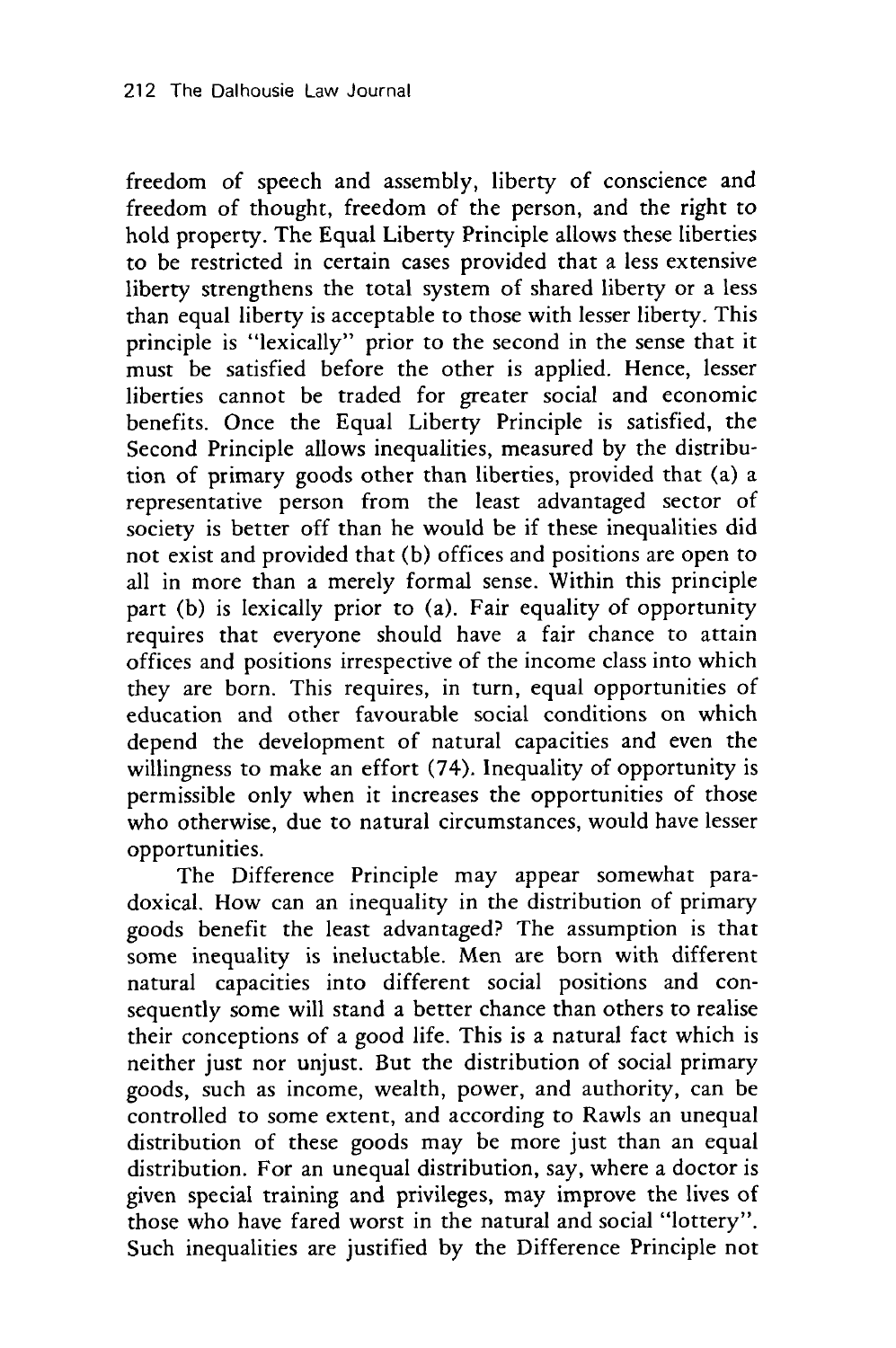because some men "merit" more of the social primary goods than others or because the total (or average share) of such goods would in the end be greater; but only because the least advantaged would benefit.

These complex principles, subject to further qualifications, are used in the derivation of other principles, notably principles of natural duty and a principle of fairness. Their implications for institutions in a democratic society and for the issue of civil disobedience and conscientious refusal are elaborated at length. The principles are justified in part **by** these implications.

**II**

What arguments can be advanced to support this conception of justice and on what grounds can its principles be justified? It is no surprise that the justifying grounds are at least as complex as the derivation of the principles. For Rawls takes the derivation of the principles to be part of their justification. Derived as they are from a hypothetical agreement among *equals* concerned to further their own ends, *the principles should be to the advantage of everyone but partial to none.* This ideal appears to capture the essence of our intuitive understanding of justice and seems bound to be reflected in the two main principles just in virtue of their method of derivation. The derivation might be regarded, then, as an extended elaboration and analysis of our most basic intuitive understanding of justice.

It would be a serious mistake, however, to take justice as fairness to be merely an explication of a concept of justice devoid of any substantive moral judgments. Much less is it an account of how terms like "just" and "fair" are used in ordinary language. The theory of justice as fairness, in the first place, derives the main principles of justice not from definitions of concepts or appeal to usage, but rather from reflection on the kind of social contract that would be accepted in the original position. Secondly, the theory appeals throughout to empirical principles in moral psychology and political economy. In contrast to contemporary "meta-ethical" theories, justice as fairness is, in this respect, in the tradition of Bentham, John Stuart Mill, and Hume. The aim is not to formulate a priori principles that hold in all logically possible words **-** as in the ethics of creation **(159) -** for such principles, even if they could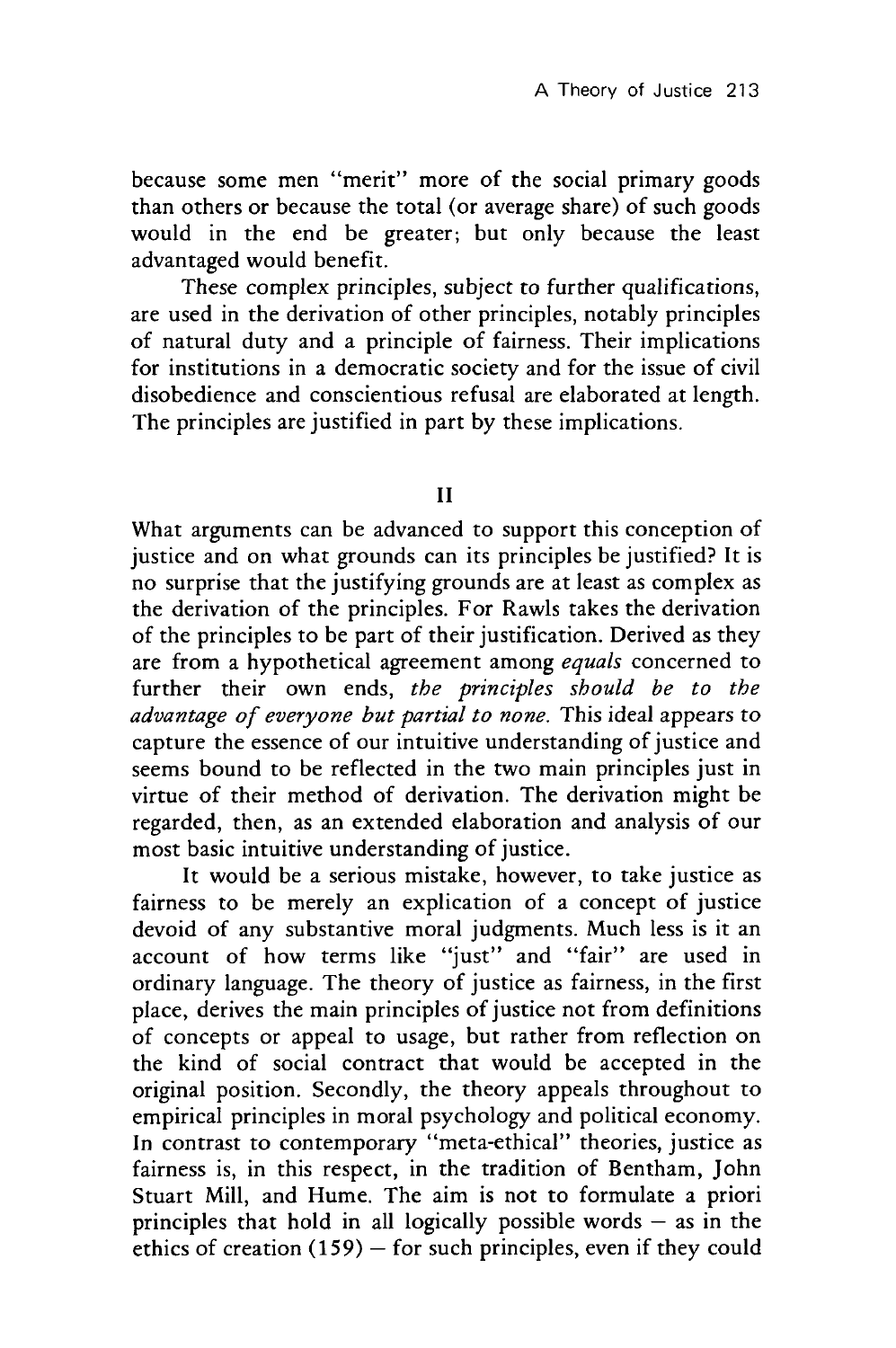be comprehended, would be too weak to provide an adequate account of justice for this world.

The principles of justice cannot, of course, be deduced from empirical facts. Appeal to such facts is made instead to draw out the implications of the principles of justice as they apply to political and social institutions generally and to special circumstances. In this way the content of the principles is clarified and their implications tested against the considered moral judgments we are inclined to make at various levels of generality. What is desired, in Rawls' view, is a fit between these reflective moral judgments and the first principles derived from a conception of justice. When the fit is not perfect, we may modify our considered judgments to bring them in line with the first principles  $-$  or we may qualify these principles to make them accord with our present convictions. If these principles are modified, there obviously will be further implications which may or may not match our considered judgments. This process of self-examination is said to reach a state of *reflective equilibrium* when, after considering every alternative conception of justice and all relevant philosophical arguments, we arrive at a conception whose implications are in harmony with our stable moral convictions. It is with this ideal state in mind that Rawls undertakes in the middle chapters to detail the implications of justice as fairness.

A relevant argument against a conception of justice would be that humans cannot be expected to act on its principles even if they endorse them and intend to act on them. Such a conception would not be feasible, however admirable from an ideal standpoint. To deal with this question, Rawls introduces the notion of a *well-ordered society* in which "everyone accepts and knows that the others accept the same principles of justice, and the basic social institutions satisfy and are known to satisfy these principles" (454). He argues by appeal to moral psychology that a well-ordered society in which the principles of justice as fairness are accepted would tend to generate a sense of justice that would normally win out against propensities toward injustice. He argues further that in such a society a person's conception of his own good will support and affirm his sense of justice. In this way justice is said to be *congruent* with goodness. The idea here is clearly not that justice and egoism go hand and hand, as if justice placed no limitation on the pursuit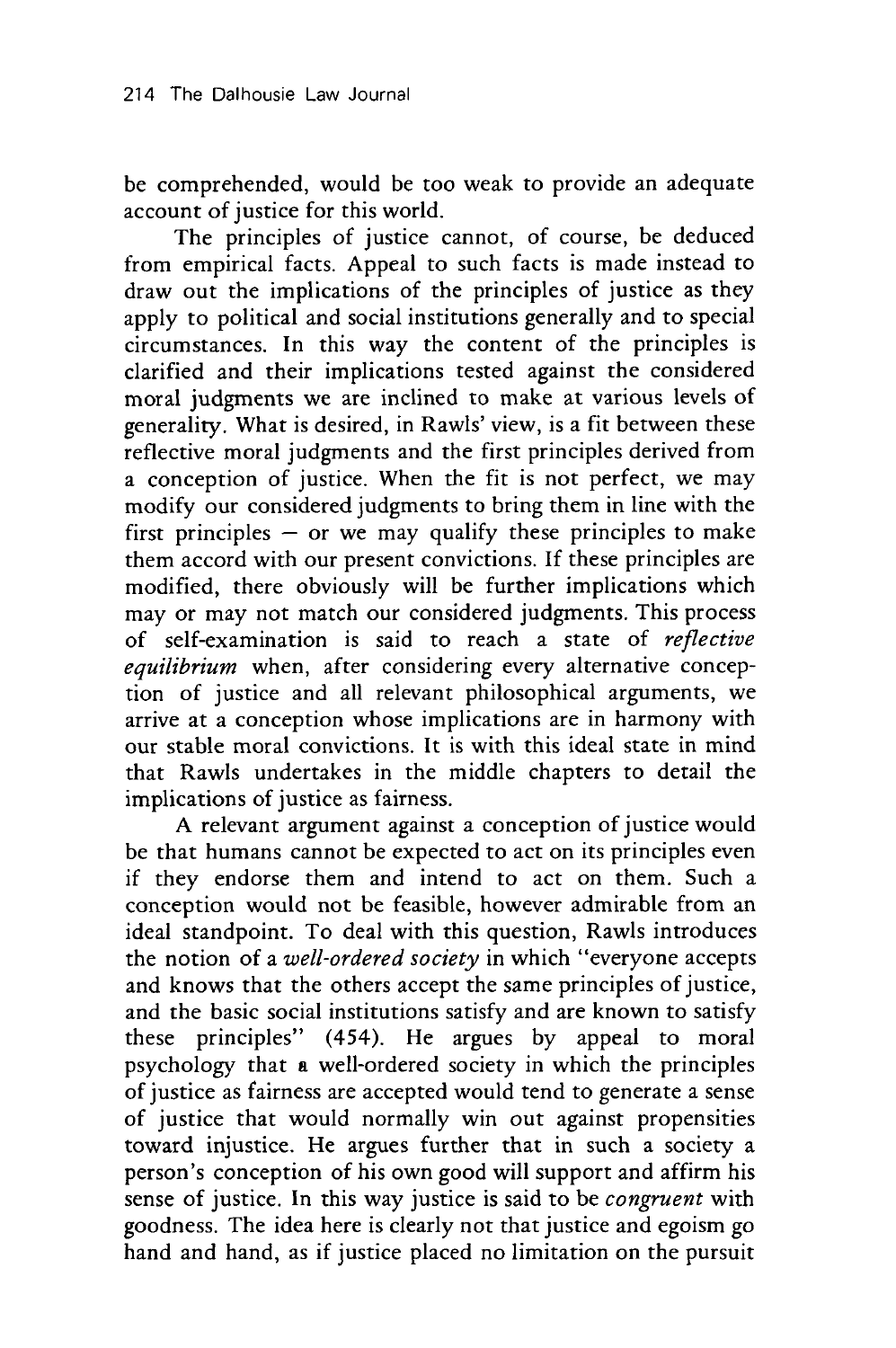of one's own ends. It is rather that justice as fairness is compatible with, and in part makes possible, the realization of one's own good.

The most important alternative conception of justice is utilitarianism. Deliberately ignoring recent refinements in its formulation, Rawls takes the classical doctrine, as found in Adam Smith, Bentham, and Sidgewick, to imply that "society is rightly ordered, and therefore just, when its major institutions are arranged so as to achieve the greatest net balance of satisfaction summed over all the individuals belonging to it" (22). The refinements are thought to obscure its fundamental divergence from justice as fairness. The latter is more likely to generate a strong sense of justice, partly because it is more congruent with our good and partly because of the greater clarity of its principles. Clarity suffers even in refined utilitarianism because the complexity of the calculations involved in applying the doctrine make it difficult to know its real implications. Unless an adequate understanding of interpersonal utility comparisons is made out (so far none is at hand), even the theoretical possibility of accurate calculations is in doubt. For these reasons too it will be difficult to have a well-ordered society where basic institutions are known to satisfy the utilitarian principle and persons can be counted on to fulfill their duties.

But Rawls' main objection to utilitarianism is that it allows the interests of some to be sacrificed to maximize the net balance of satisfactions. This injustice is compatible with Bentham's formula "everybody to count for one, nobody for more than one", since the formula implies only that no person's satisfactions should be given a special weight. The result is that some persons are treated as means only, and not as ends in themselves in the Kantian sense. Rawls considers the example (450) where the larger part of society has an abhorrence for certain religious or sexual practices. Suppose that the thought that these things are going on is enough to arouse the majority to extreme anger and hatred, even though no social injury has been done. In this situation the principle of utility can justify repressive measures which Rawls believes would not accord with our considered moral judgments. Similar examples are easy to produce; they appear to show that utilitarianism is not a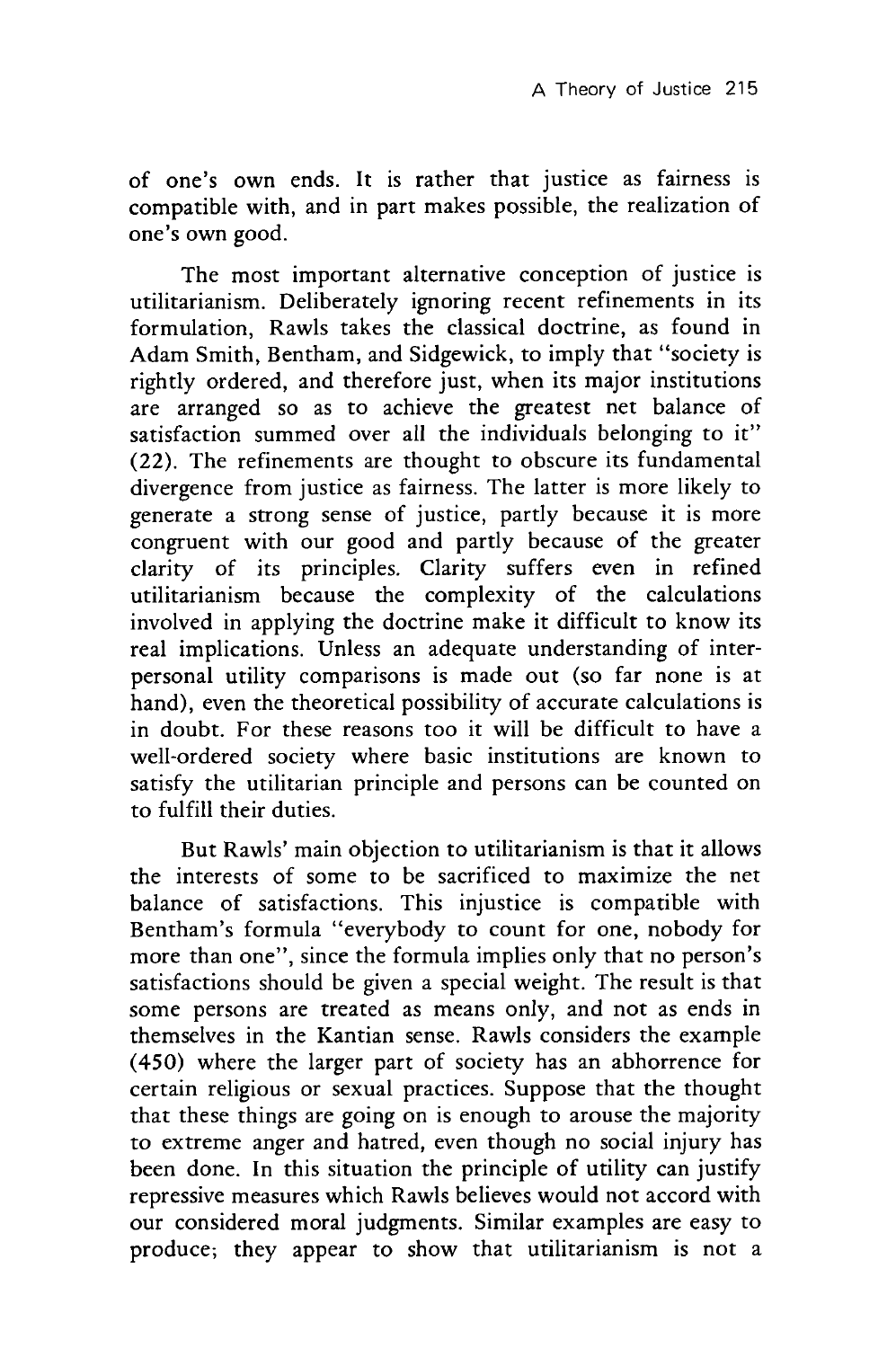conception of justice in reflective equilibrium with our most stable moral convictions.

I shall now try to place this attack in perspective by considering the relation between the theories of right and good in justice as fairness.

III

Rawls is fully aware that to account for the primary goods without circularity he must develop a "thin" theory of goodness in which principles of right are not presupposed. For ethical principles about how institutions ought to be structured and how individuals ought to  $act - what Rawls calls principles$ of right  $-$  are to be established by assuming that each party in the original position is motivated to maximize his share of the primary goods. If the primary goods themselves are determined at least in part by an appeal to principles of right, Rawls would be moving in a vicious circle. A thin theory of goodness, which does not presuppose such principles, is needed therefore to account for the primary goods. Once accounted for, however, they may be used to arrive at principles of right, and these in turn may be employed, as in the last chapters, to construct a "full" theory of goodness to explain the moral virtues, the moral worth of persons, and related concepts. A thin theory is similarly required to argue for the "congruence" of justice and goodness. For if this argument is to be significant, it must do more than show that a sense of justice, defined by principles of right, is desirable from the standpoint of human values in which a sense of justice is already imbedded.

The price of avoiding circularity by the use of two theories of goodness is that the deontological character of justice as fairness is seriously weakened. Rawls defines a deontological (non-teleological) theory as one that "either does not specify the good independently from the right, or does not interpret the right as maximizing the good" (30). Justice as fairness, in contrast with classical utilitarianism, may appear to be deontological in both ways. As regards the first, Rawls maintains that "in justice as fairness the concept of right is prior to that of the good" (31, 396). This means:

The principles of right, and so of justice, put limits on which satisfactions have value; they impose restric-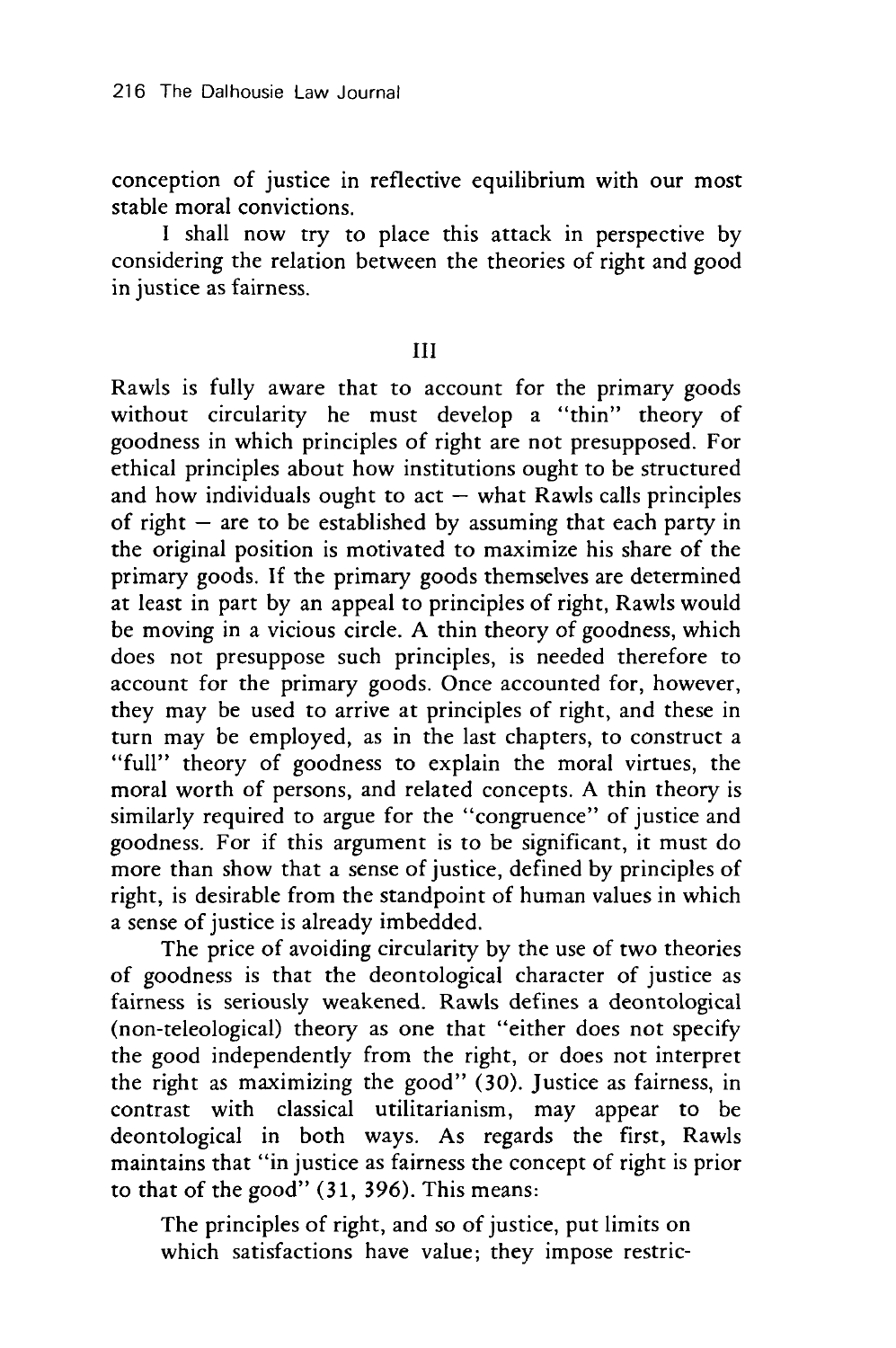tions on what are reasonable conceptions of one's good.. .the interests requiring the violation of justice have no value. Having no merit in the first place, they cannot override its claims. (31)

Thus an "individual who finds that he enjoys seeing others in positions of lesser liberty understands he has no claim whatever to this enjoyment. The pleasure he takes in other's [sic] deprivations is wrong in itself" (31). By contrast, in "utilitarianism the satisfaction of any desire has some value which must be taken into account in deciding what is right... We are to arrange institutions so as to obtain the greatest sum of satisfactions; we ask no questions about their source or quality. . ." (30).

Clearly there is a problem here. It is only with respect to concepts and implications peculiar to the full theory of goodness that the concept of right is prior to that of the good. In the thin theory, which is to account for the primary goods, the concept of right cannot be prior on pain of circularity. Hence, when Rawls says that "the interests requiring the violation of justice have no value" we must interpret this to mean that such interests have no value in the full theory of goodness, although they *may* have value in the thin theory. But then justice as fairness is no more deontological than utilitarianism with respect to the priority of right. In both, a theory of goodness is developed *independently* of the concept of right, and principles of right are formulated in terms of this prior theory of goodness. Moreover, once these principles are at hand either theory may be used to argue that certain desires are wrong and that others ought to be developed instead. The utilitarian could argue, for example, that the desire to discriminate against another is wrong because it will tend to diminish the total net balance of satisfactions that is otherwise possible. Apparently, the only significant difference is that in justice as fairness a desire can be wrong *in itself* if its object is wrong according to a principle of right, whereas in utilitarianism a desire can be wrong only in view of the consequences of having it in a given situation. But this difference reflects the difference in the principles of right; it does not show that the principles of right somehow have a greater priority in justice as fairness.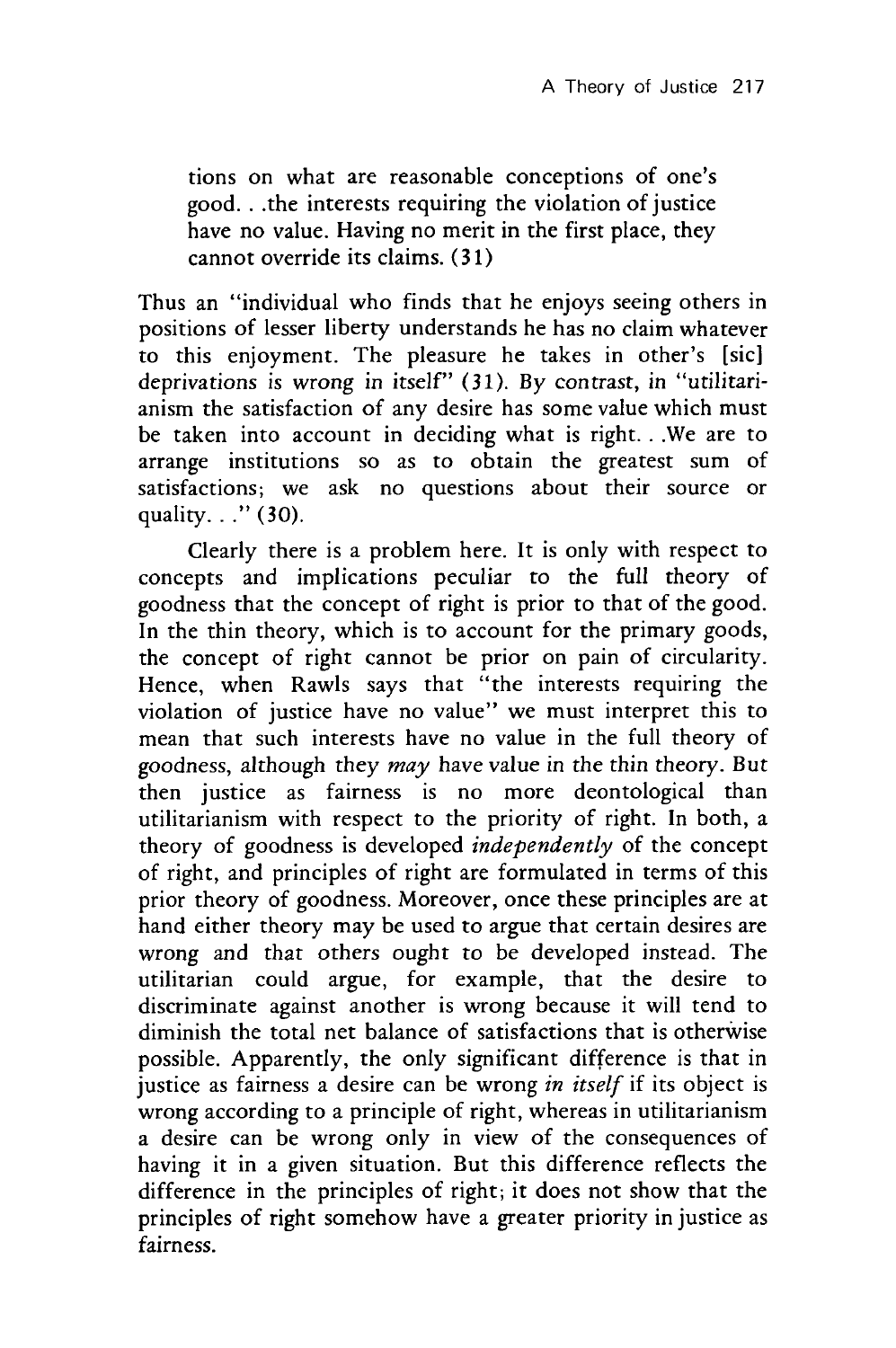The second way in which justice as fairness appears to be deontological is that the right is not interpreted as maximizing the good in the way that utilitarianism interprets it. For in justice as fairness the main principles explicitly preclude sacrificing the interests of one party to maximize the net balance of satisfactions on the whole. Notice, however, that the parties in the original position are to agree upon principles that maximize (with minimum risk) their individual shares of the primary goods. So justice as fairness cannot be claimed to be deontological on the ground that it is not in *any* sense a maximizing theory. What can be said is that in justice as fairness the maximizing character of the principles of right is limited by qualifications that are built into the formulation of the principles and that there are no parallel qualifications in classical utilitarianism. The fact that these qualifications are explicit in its principles of right makes justice as fairness more deontological in this respect than utilitarianism.

But now it must be asked whether this is a *substantive* difference: Is there a difference in the practical implications of the two theories for the structure of institutions and the conduct of individuals? This question cannot be answered without assuming some theory of goodness. Since utilitarianism as such is not tied to any one theory of goodness, suppose that it is formulated in terms of Rawls' thin theory. If, given this common theory of goodness and true empirical generalizations, the substantive implications of utilitarianism are even close to those of justice as fairness, then this "deontological" theory does not provide the kind of substantive alternative to utilitarianism that Rawls wants.

I shall not argue that Rawls has failed to construct such an alternative. I am not sure he has. But I shall discuss some important ways in which his account of justice as fairness leaves the issue unsettled. (1) It is not at all clear that a definite set of primary goods, much less the ones Rawls lists, can be derived from the thin theory of goodness. (2) Once derived, they may be used in utilitarianism to overcome some of Rawls' objections to utilitarianism regarding the possibility of interpersonal utility comparisons. (3) Given a plausible extension of Rawls' set of primary goods, each party in the original position could rationally choose utilitarian principles without fear that his own interests would be sacrificed on some occasions to benefit the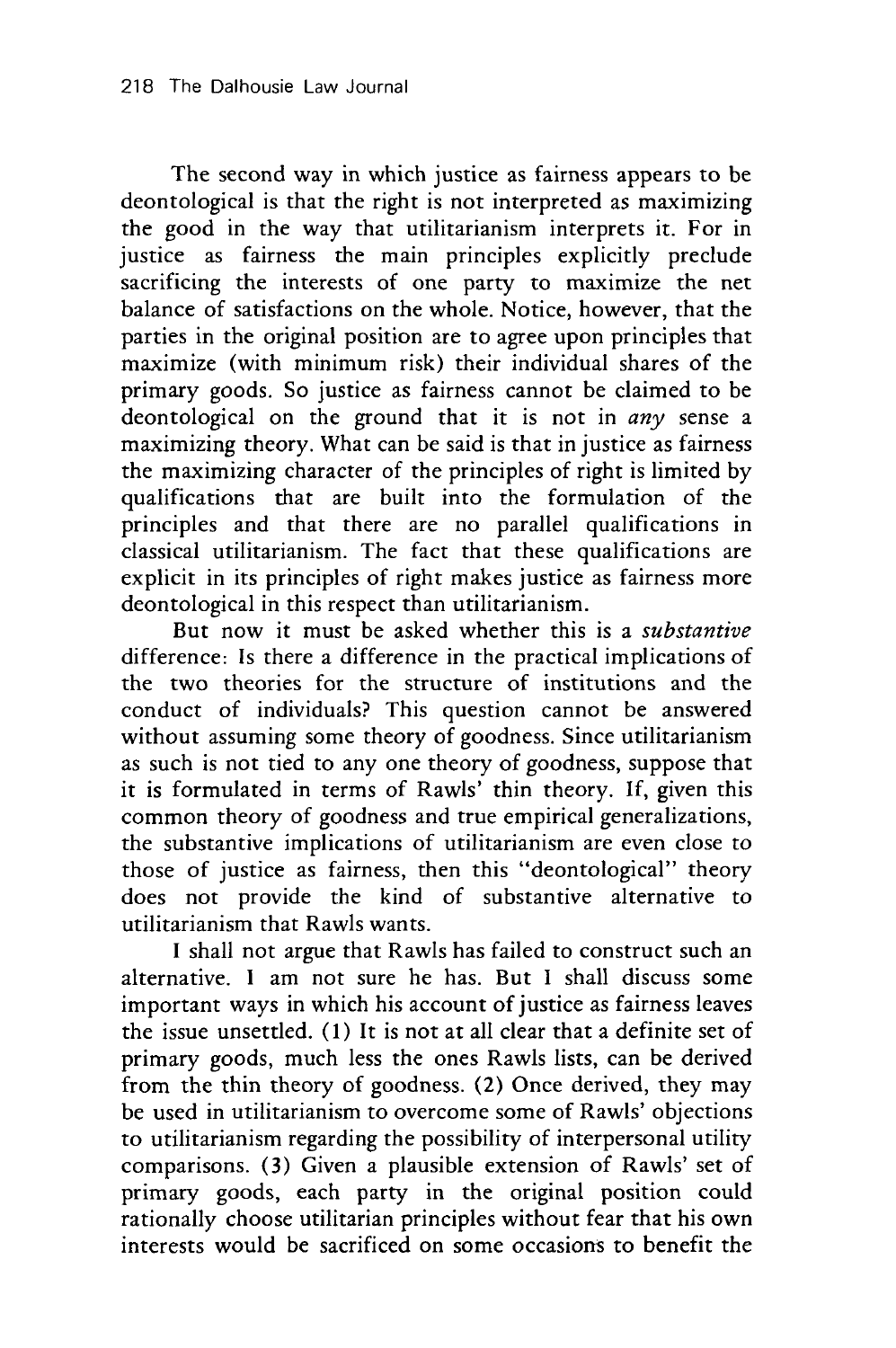majority. To defend these points it is necessary to consider how the primary goods are supposed to be established within the thin theory.

IV

The primary goods are "things that every rational man is presumed to want" and "normally have use whatever a person's rational plan of life" (62). "They are things which it is supposed a rational man wants whatever else he wants. Regardless of what an individual's rational plans are in detail, it is assumed that there are various things which he would prefer more of rather than less" (92). "[R] ational plans . . . all require for their execution certain primary goods... whatever one's system of ends, primary goods are the necessary means" (93). (See also 174, 410-11.) But what is a rational plan of life? A person's plan of life or system of ends describes in a general way that he intends to do in his life. Although it is not a detailed blueprint for action stretching over the whole course of life, it "establishes the basic point of view from which all judgments of value relating to a particular person are to be made" (409). A rational plan is defined by two conditions:

(1) It is one of the plans that is consistent with the principles of rational choice when these are applied to all the relevant features of his situation, and (2) it is that plan among those meeting this condition which would be chosen by him with full deliberative rationality, that is, with full awareness of the relevant facts and after a careful consideration of the consequences. (408)

The three relatively uncontroversial principles of rational choice which Rawls defines turn out not to be always sufficient to rank all the plans open to a given person (415), but when deliberative rationality is applied exactly one plan is understood to be selected as "the objectively rational plan" for the individual and this plan determines the individual's "real good" (417). Rawls tells us that we can think of a person as being happy (with certain qualifications) "when he is in the way of a successful execution (more or less) of a rational plan of life drawn up under (more or less) favorable conditions, and he is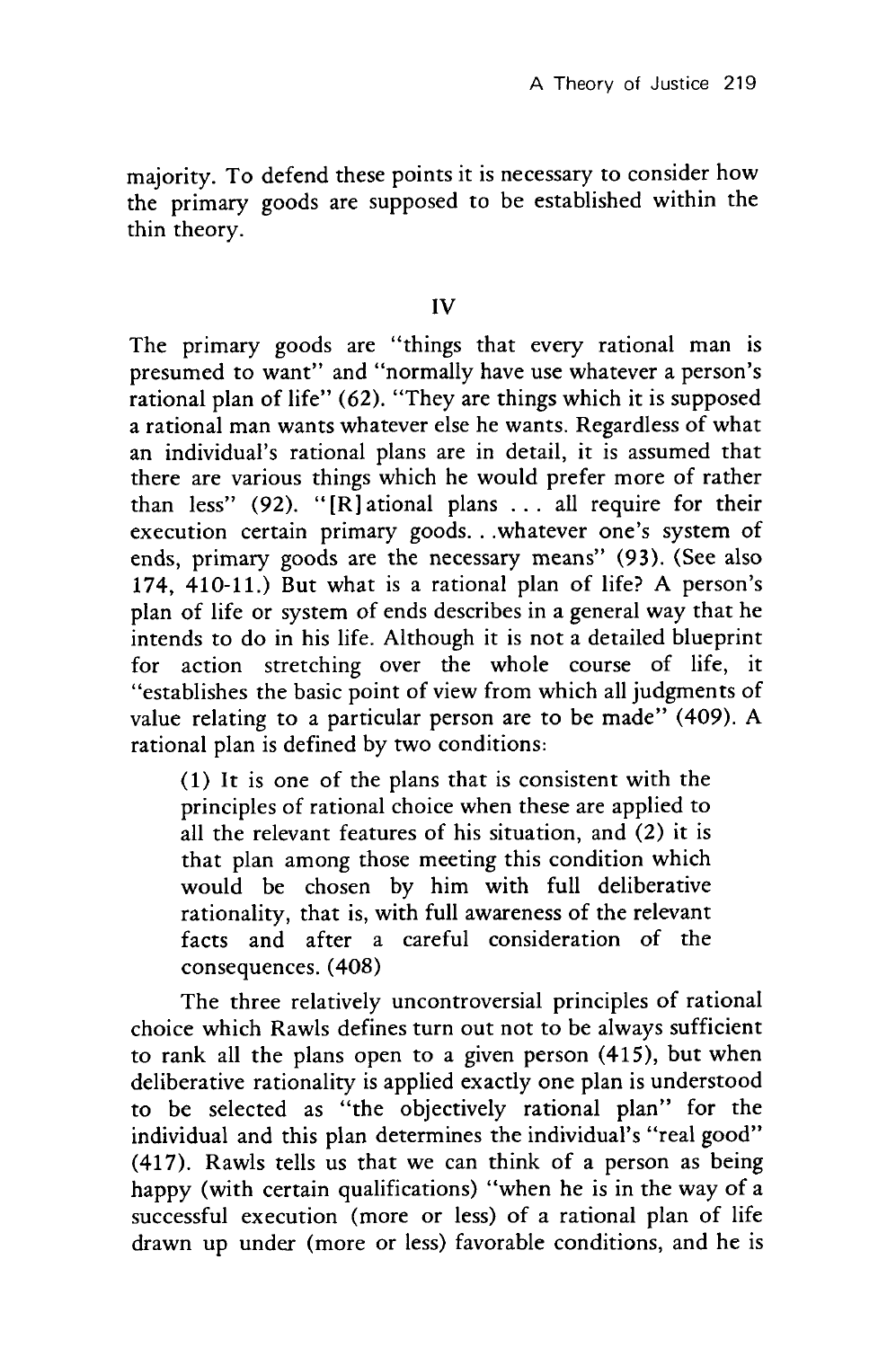reasonably confident that his plan can be carried through" (409).

The primary goods are the necessary means to the execution of anyone's rational plan of life in which lies his good **-** indeed, his happiness. But does anyone know what his rational plan is? Rawls concedes: "Often we do not know what is the rational plan for us; the most that we can have is a reasonable belief as to where our good lies, and sometimes we can only conjecture" (417). Rawls is too optimistic. To know one's rational plan requires exercising one's "full deliberative rationality" and this demands perfect information about *all* the relevant consequences of *all* the various courses of conduct open to one (417). Furthermore, one can be under no misconceptions as to what one really wants or will want, so that when one achieves one's aim, there will never be any regret about the course taken (417, 421). It is plain, I think, that no person has reasonable beliefs about the nature of his rational plan of life as long as this is, by definition, the plan a person would choose with full deliberative rationality. But if this is so, it is hard to see how one could ascertain which goods are necessary for the success of *any* rational plan.

Here it will be objected that some goods, such as food and shelter, necessary to sustain life itself, can be known to be necessary for the success of any plan of life, even when nothing is known about the content of these plans. This is true. But an adequate theory of how institutions ought to be structured and how individuals ought to act must do more than guarantee a fair share of such basic goods. Presumably the parties in the original position are motivated to maximize their share of the primary goods not merely because they desire to live, but because they want to be in a position to realize their conceptions of a good life. The primary goods should include, therefore, *all* the goods which are necessary for executing any rational plan.

The difficulty of deriving a definite set of primary goods is complicated by two further considerations. First, happiness in life is impossible unless one enjoys at least some of one's activities.t But it is not clear that a rational plan of life, as Rawls defines it, need include any enjoyment at all. It is therefore unclear whether the primary goods necessary for rational plans are those necessary for happy lives. Second, which goods are necessary for either one will depend partly on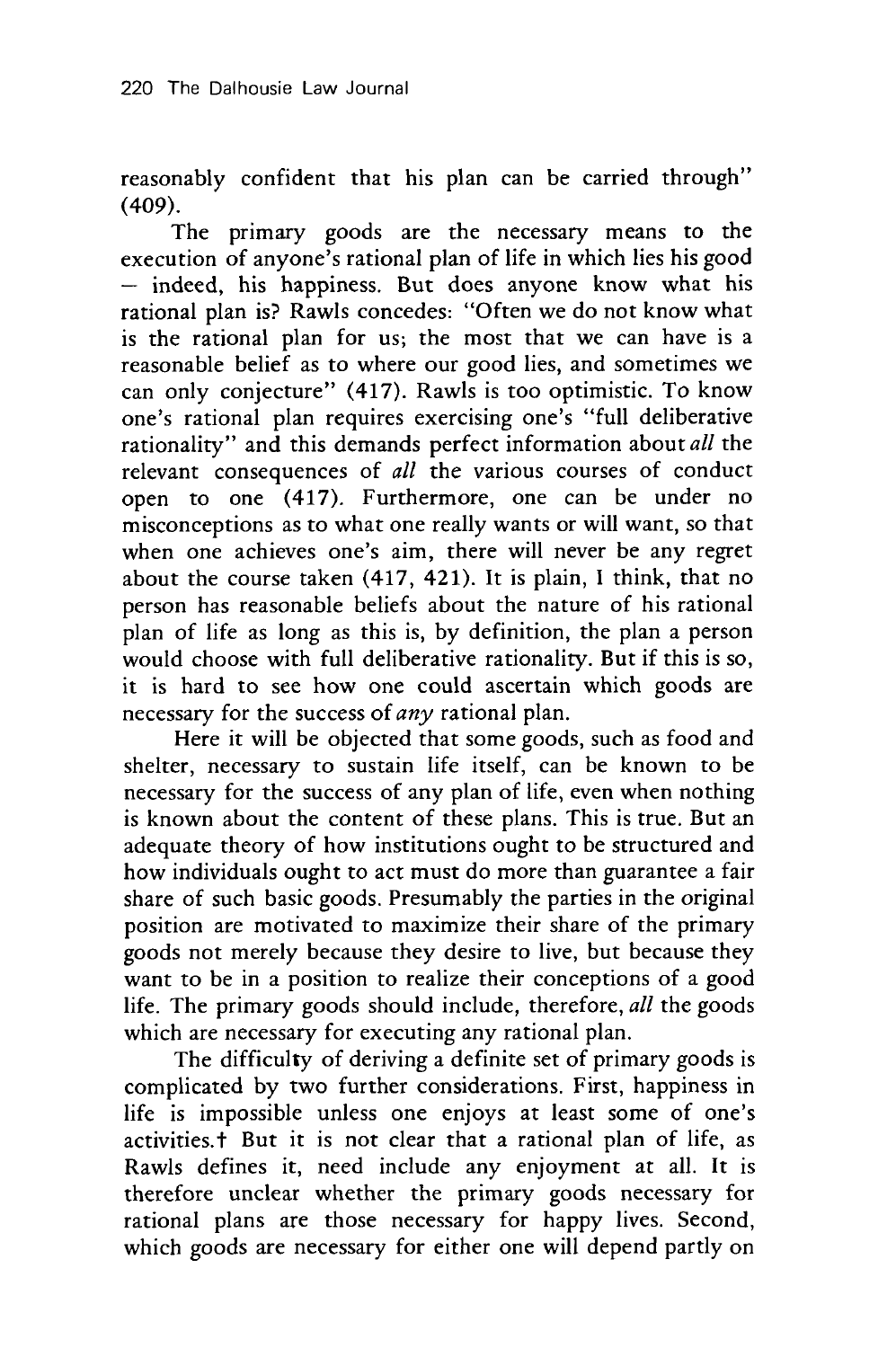what institutions are assumed to exist already. Only very limited individual income and wealth, for example, may be necessary for happiness within some possible social and economic structures. But Rawls is in danger of arguing in a circle if he first assumes the existence of certain kinds of institutions to determine the primary goods and then uses the latter to determine what kinds of institutions ought to exist. If, on the other hand, no institutions are assumed to exist, reasonable beliefs about rational plans of life become even more difficult. For one must try to imagine what one's desires and needs would be apart from any social or economic context.

It is noteworthy that Rawls presents no argument to show that his list, or indeed any list, of primary goods can be derived within the thin theory of goodness. He apparently regards the derivation as evident to common sense (434). In any case, there is the following dilemma. Either some set of primary goods can be derived or not. If not, the two main principles, presupposing a definite set of primary goods, must be replaced, presumably by a more general principle by which all social goods are to be distributed equally unless an unequal distribution of any, or all, of these goods is to everyone's advantage (62). The social goods, as opposed to the natural ones, will be those interests and aims which are encouraged by each rational life plan and controlled by the basic structure of society. But it is entirely unclear, of course, what the practical implications of such a principle would be compared with those of utilitarianism formulated with respect to the same interests and aims. This is unclear not only because we do not know what these interests and aims are (apart from the bare necessities of life), but also because the determination of an equal distribution, not to say a comparison of the advantages of an equal with an unequal distribution, requires the sort of interpersonal utility comparisons that are so troublesome for the utilitarian.

If, to take the other horn, we assume that some set of primary goods can be derived, it is open to the utilitarian to interpret his first principle of right as maximizing these goods. He thus avoids many of the problems of interpersonal utility comparisons. Such comparisons would not be eliminated altogether in either theory. Utilitarianism, moreover, lacks the advantage of the Difference Principle. For once the representative least-advantaged man is located, application of this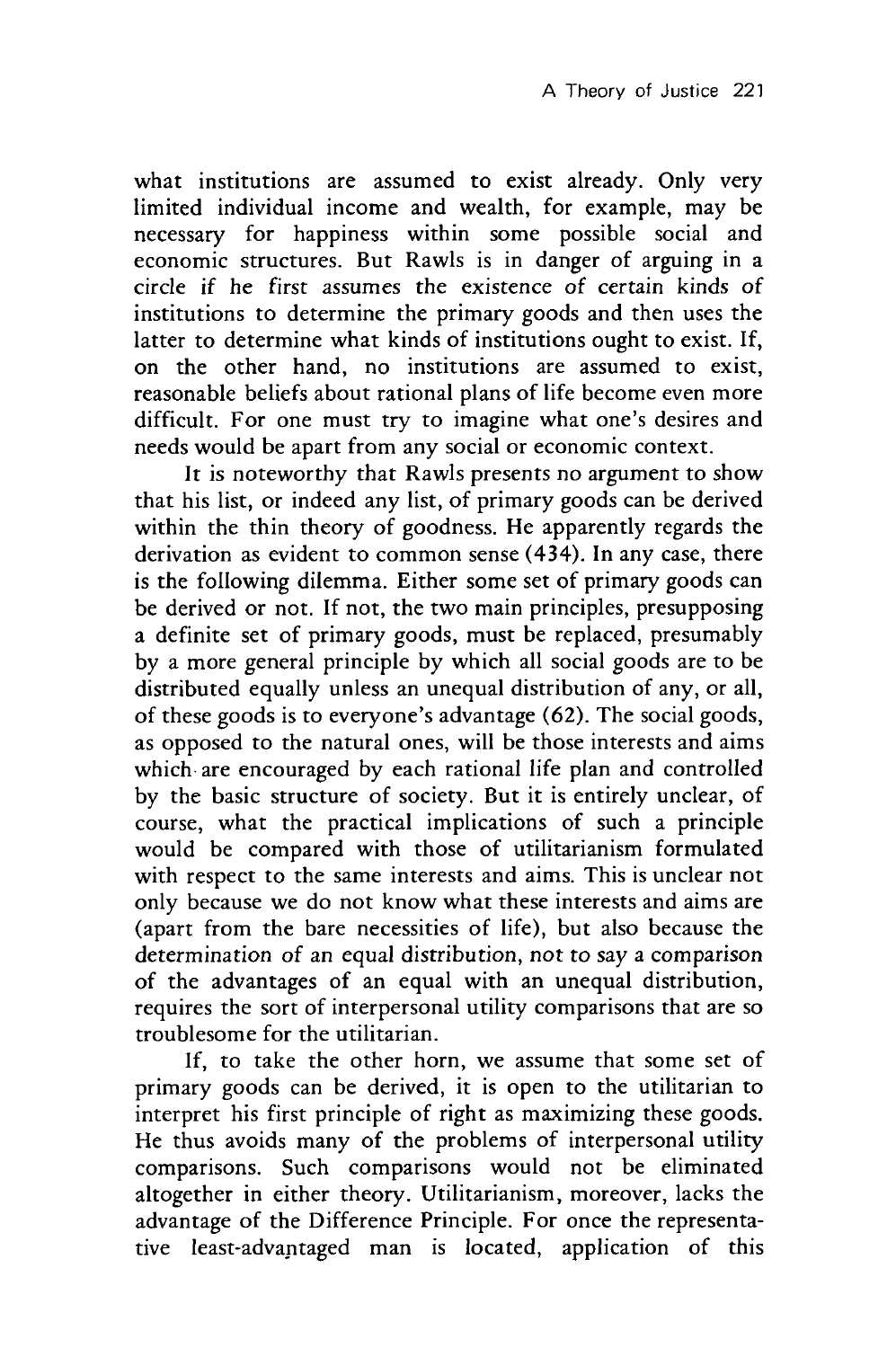principle requires only ordinal comparisons among combinations of primary goods. Still, a substantial difficulty in the way of an adequate understanding of the implications of utilitarianism would be reduced if a complete set of primary goods could be determined.

It might be thought, however, that given almost any set of primary goods and a method of comparing them, the distributions dictated by utilitarianism are bound to be unfair in many cases. For in maximizing the total (or average share) of primary goods possessed by everyone, the interests of some persons would be sacrificed unfairly to benefit the majority. Let us suppose with Rawls that the chief social primary goods are self-respect, rights and liberties, powers and opportunities, income and wealth. Self-respect occupies a central place among these goods (62, 67, 178ff, 440ff). Rawls says: "It is clearly rational for men to secure their self-respect. A sense of their own worth is necessary if they are to pursue their conception of the good with zest and to delight in its fulfillment" (178). Rawls believes that the public recognition of utilitarianism entails some loss of self-esteem (181). But he also says that "those who respect themselves are more likely to respect each other and conversely. Self-contempt leads to contempt of others and threatens their good as much as envy does" (179). The latter is surely plausible at the level of common-sense empiricism and suggests that respect for others, especially an appreciation of their worth as equal to one's own, is also a primary good. Indeed, respect for and appreciation of others must be a primary good if we can assume that rational plans will include some form of social cooperation among individuals who recognize their needs as equally worthy of fulfillment. Now it must be asked whether maximizing the total (or average) of primary goods will lead to sacrifices by minorities. It is not obvious that it would, especially if respect for others is given priority in utility comparisons. For unfair distributions, at least in a well-ordered society, will automatically prevent the advantaged from sharing this primary good, and probably the disadvantaged too.

Should there be little difference in the practical import of